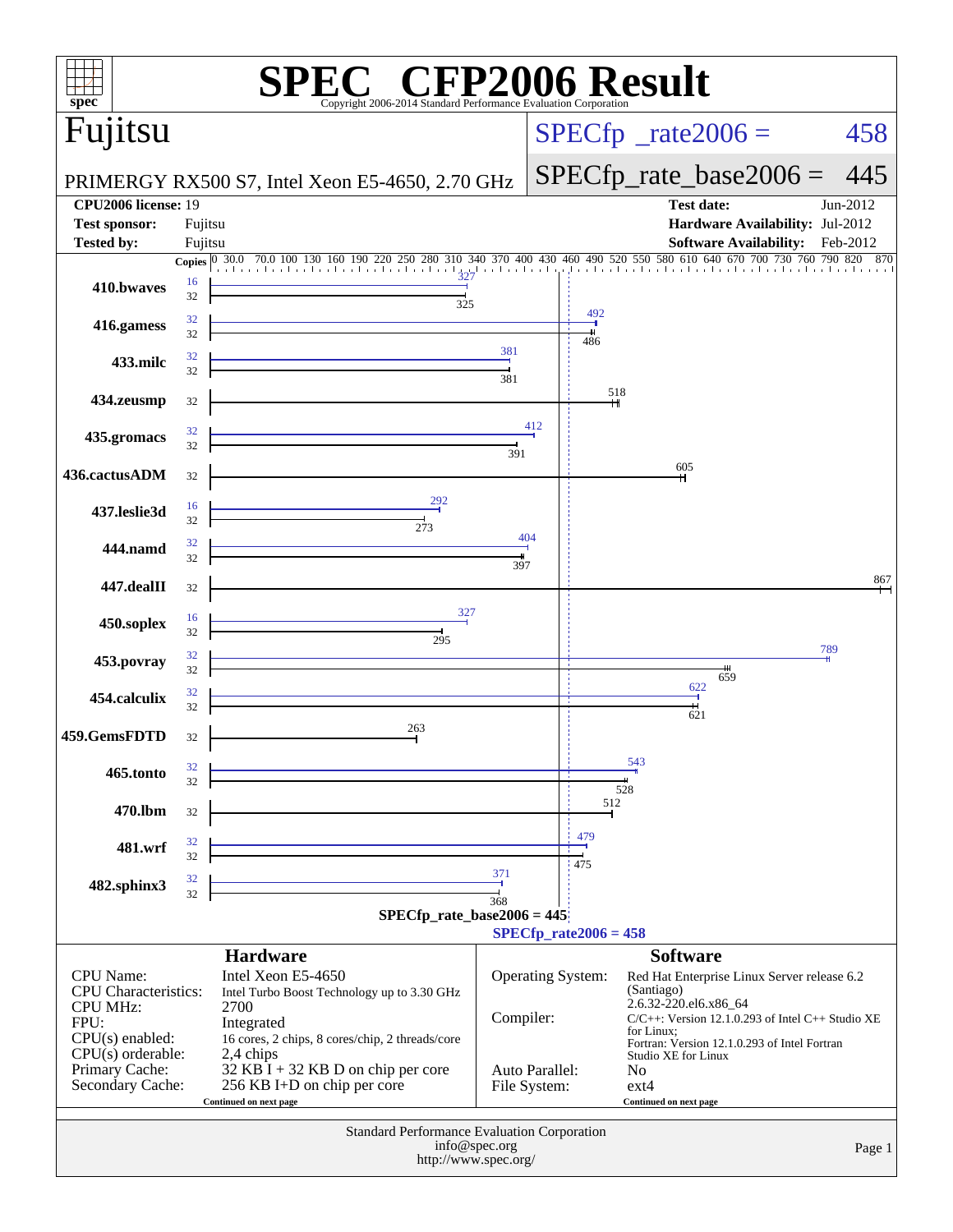

# Fujitsu

## $SPECTp_rate2006 = 458$

#### PRIMERGY RX500 S7, Intel Xeon E5-4650, 2.70 GHz

# [SPECfp\\_rate\\_base2006 =](http://www.spec.org/auto/cpu2006/Docs/result-fields.html#SPECfpratebase2006) 445

| <b>CPU2006 license: 19</b>                                                 |                                                                                                                                   | <b>Test date:</b><br>$Jun-2012$                                                    |                                                                  |
|----------------------------------------------------------------------------|-----------------------------------------------------------------------------------------------------------------------------------|------------------------------------------------------------------------------------|------------------------------------------------------------------|
| <b>Test sponsor:</b>                                                       | Fujitsu                                                                                                                           |                                                                                    | <b>Hardware Availability: Jul-2012</b>                           |
| <b>Tested by:</b>                                                          | Fuiitsu                                                                                                                           |                                                                                    | <b>Software Availability:</b><br>Feb-2012                        |
| L3 Cache:<br>Other Cache:<br>Memory:<br>Disk Subsystem:<br>Other Hardware: | $20 \text{ MB I+D}$ on chip per chip<br>None<br>128 GB (16 x 8 GB 2Rx4 PC3L-12800R-11, ECC)<br>1 x SATA, 500 GB, 7200 RPM<br>None | <b>System State:</b><br><b>Base Pointers:</b><br>Peak Pointers:<br>Other Software: | Run level 3 (multi-user)<br>$32/64$ -bit<br>$32/64$ -bit<br>None |

| <b>Results Table</b> |               |                |       |                                                                                                          |            |                |            |               |                |              |                |              |                |              |
|----------------------|---------------|----------------|-------|----------------------------------------------------------------------------------------------------------|------------|----------------|------------|---------------|----------------|--------------|----------------|--------------|----------------|--------------|
|                      | <b>Base</b>   |                |       |                                                                                                          |            | <b>Peak</b>    |            |               |                |              |                |              |                |              |
| <b>Benchmark</b>     | <b>Copies</b> | <b>Seconds</b> | Ratio | <b>Seconds</b>                                                                                           | Ratio      | <b>Seconds</b> | Ratio      | <b>Copies</b> | <b>Seconds</b> | <b>Ratio</b> | <b>Seconds</b> | <b>Ratio</b> | <b>Seconds</b> | <b>Ratio</b> |
| 410.bwayes           | 32            | 1339           | 325   | 1338                                                                                                     | 325        | 1337           | 325        | 16            | 665            | 327          | 665            | 327          | 666            | 327          |
| 416.gamess           | 32            | 1289           | 486   | 1291                                                                                                     | 485        | 1281           | 489        | 32            | 1278           | 490          | 1271           | 493          | 1275           | 492          |
| $433$ .milc          | 32            | 771            | 381   | 771                                                                                                      | 381        | 771            | 381        | 32            | 770            | 381          | 770            | 381          | 770            | 381          |
| 434.zeusmp           | 32            | 559            | 521   | 568                                                                                                      | 512        | 562            | <b>518</b> | 32            | 559            | 521          | 568            | 512          | 562            | 518          |
| 435.gromacs          | 32            | 584            | 391   | 584                                                                                                      | 391        | 586            | 390l       | 32            | 554            | 412          | 554            | 412          | 553            | 413          |
| 436.cactusADM        | 32            | 638            | 599   | 631                                                                                                      | 606        | 632            | 605        | 32            | 638            | 599          | 631            | 606          | 632            | 605          |
| 437.leslie3d         | 32            | 1104           | 272   | 1102                                                                                                     | 273        | 1102           | 273        | 16            | 516            | 292          | 515            | 292          | 516            | 291          |
| 444.namd             | 32            | 647            | 397   | 642                                                                                                      | 400        | 648            | 396        | 32            | 634            | 405          | 635            | 404          | 635            | 404          |
| 447.dealII           | 32            | 422            | 868   | 422                                                                                                      | 867        | 429            | 854        | 32            | 422            | 868          | 422            | 867          | 429            | 854          |
| $450$ .soplex        | 32            | 904            | 295   | 905                                                                                                      | 295        | 904            | <b>295</b> | 16            | 408            | 327          | 408            | 327          | 408            | 327          |
| $453$ .povray        | 32            | 257            | 663   | 258                                                                                                      | 659        | 260            | 656        | 32            | 217            | 785          | 216            | 789          | 216            | 789          |
| 454.calculix         | 32            | 425            | 621   | 425                                                                                                      | 622        | 430            | 615        | 32            | 424            | 622          | 425            | 622          | 425            | 621          |
| 459.GemsFDTD         | 32            | 1292           | 263   | 1293                                                                                                     | 263        | 1290           | 263        | 32            | 1292           | 263          | 1293           | 263          | 1290           | 263          |
| 465.tonto            | 32            | 597            | 528   | 596                                                                                                      | 528        | 593            | 531        | 32            | 581            | 542          | 579            | 544          | 580            | 543          |
| 470.lbm              | 32            | 858            | 512   | 859                                                                                                      | 512        | 859            | 512        | 32            | 858            | 512          | 859            | 512          | 859            | 512          |
| 481.wrf              | 32            | 753            | 475   | 753                                                                                                      | 475        | 752            | 475        | 32            | 746            | 479          | 746            | 479          | 745            | 480          |
| $482$ .sphinx $3$    | 32            | 1697           | 368   | 1696                                                                                                     | <b>368</b> | 1695           | 368        | 32            | 1674           | 373          | 1679           | 371          | 1681           | 371          |
|                      |               |                |       | Results appear in the order in which they were run. Bold underlined text indicates a median measurement. |            |                |            |               |                |              |                |              |                |              |

#### **[Submit Notes](http://www.spec.org/auto/cpu2006/Docs/result-fields.html#SubmitNotes)**

 The numactl mechanism was used to bind copies to processors. The config file option 'submit' was used to generate numactl commands to bind each copy to a specific processor. For details, please see the config file.

### **[Operating System Notes](http://www.spec.org/auto/cpu2006/Docs/result-fields.html#OperatingSystemNotes)**

 Stack size set to unlimited using "ulimit -s unlimited" Transparent Huge Pages enabled with: echo always > /sys/kernel/mm/redhat\_transparent\_hugepage/enabled runspec command invoked through numactl i.e.: numactl --interleave=all runspec <etc>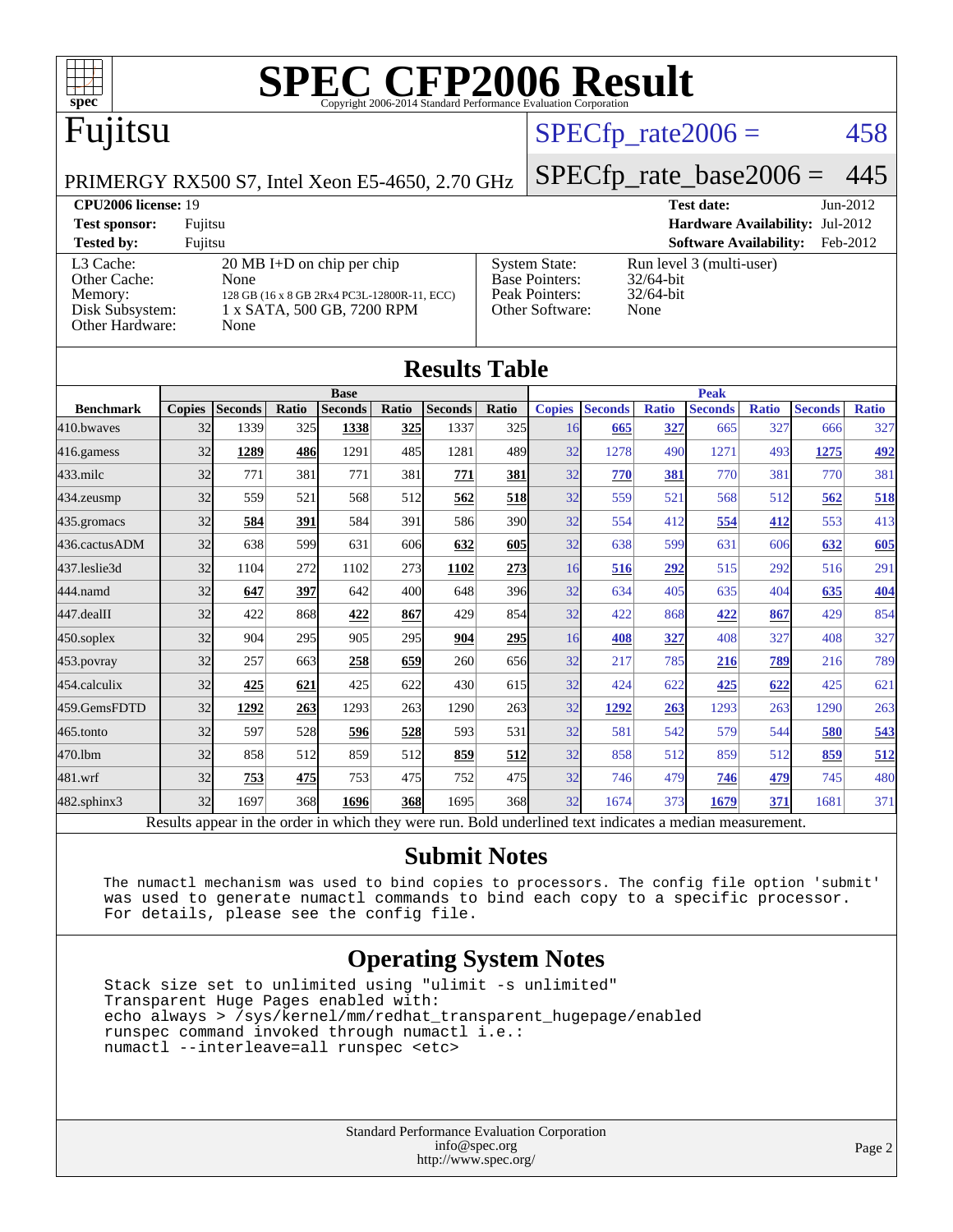

# Fujitsu

 $SPECTp\_rate2006 = 458$ 

PRIMERGY RX500 S7, Intel Xeon E5-4650, 2.70 GHz

[SPECfp\\_rate\\_base2006 =](http://www.spec.org/auto/cpu2006/Docs/result-fields.html#SPECfpratebase2006) 445

**[CPU2006 license:](http://www.spec.org/auto/cpu2006/Docs/result-fields.html#CPU2006license)** 19 **[Test date:](http://www.spec.org/auto/cpu2006/Docs/result-fields.html#Testdate)** Jun-2012 **[Test sponsor:](http://www.spec.org/auto/cpu2006/Docs/result-fields.html#Testsponsor)** Fujitsu **[Hardware Availability:](http://www.spec.org/auto/cpu2006/Docs/result-fields.html#HardwareAvailability)** Jul-2012 **[Tested by:](http://www.spec.org/auto/cpu2006/Docs/result-fields.html#Testedby)** Fujitsu **[Software Availability:](http://www.spec.org/auto/cpu2006/Docs/result-fields.html#SoftwareAvailability)** Feb-2012

### **[General Notes](http://www.spec.org/auto/cpu2006/Docs/result-fields.html#GeneralNotes)**

Environment variables set by runspec before the start of the run: LD\_LIBRARY\_PATH = "/SPECcpu2006/libs/32:/SPECcpu2006/libs/64"

 Binaries compiled on a system with 2x E5-2650 CPU + 96 GB memory using RHEL6.2 For information about Fujitsu please visit: <http://www.fujitsu.com>

**[Base Compiler Invocation](http://www.spec.org/auto/cpu2006/Docs/result-fields.html#BaseCompilerInvocation)**

[C benchmarks](http://www.spec.org/auto/cpu2006/Docs/result-fields.html#Cbenchmarks):  $\text{icc}$   $-\text{m64}$ 

[C++ benchmarks:](http://www.spec.org/auto/cpu2006/Docs/result-fields.html#CXXbenchmarks) [icpc -m64](http://www.spec.org/cpu2006/results/res2012q3/cpu2006-20120730-23888.flags.html#user_CXXbase_intel_icpc_64bit_bedb90c1146cab66620883ef4f41a67e)

[Fortran benchmarks](http://www.spec.org/auto/cpu2006/Docs/result-fields.html#Fortranbenchmarks): [ifort -m64](http://www.spec.org/cpu2006/results/res2012q3/cpu2006-20120730-23888.flags.html#user_FCbase_intel_ifort_64bit_ee9d0fb25645d0210d97eb0527dcc06e)

[Benchmarks using both Fortran and C](http://www.spec.org/auto/cpu2006/Docs/result-fields.html#BenchmarksusingbothFortranandC):<br>icc -m64 ifort -m64  $-m64$  ifort  $-m64$ 

### **[Base Portability Flags](http://www.spec.org/auto/cpu2006/Docs/result-fields.html#BasePortabilityFlags)**

| 410.bwaves: -DSPEC CPU LP64                  |                                                                |
|----------------------------------------------|----------------------------------------------------------------|
| 416.gamess: -DSPEC_CPU_LP64                  |                                                                |
| 433.milc: -DSPEC CPU LP64                    |                                                                |
| 434.zeusmp: - DSPEC_CPU_LP64                 |                                                                |
| 435.gromacs: -DSPEC_CPU_LP64 -nofor_main     |                                                                |
| 436.cactusADM: - DSPEC CPU LP64 - nofor main |                                                                |
| 437.leslie3d: -DSPEC CPU LP64                |                                                                |
| 444.namd: -DSPEC CPU LP64                    |                                                                |
| 447.dealII: -DSPEC CPU LP64                  |                                                                |
| 450.soplex: -DSPEC_CPU_LP64                  |                                                                |
| 453.povray: -DSPEC_CPU_LP64                  |                                                                |
| 454.calculix: - DSPEC CPU LP64 - nofor main  |                                                                |
| 459.GemsFDTD: -DSPEC CPU LP64                |                                                                |
| 465.tonto: -DSPEC CPU LP64                   |                                                                |
| 470.1bm: - DSPEC CPU LP64                    |                                                                |
|                                              | 481.wrf: -DSPEC CPU_LP64 -DSPEC_CPU_CASE_FLAG -DSPEC_CPU_LINUX |
| 482.sphinx3: -DSPEC_CPU_LP64                 |                                                                |
|                                              |                                                                |

## **[Base Optimization Flags](http://www.spec.org/auto/cpu2006/Docs/result-fields.html#BaseOptimizationFlags)**

[C benchmarks](http://www.spec.org/auto/cpu2006/Docs/result-fields.html#Cbenchmarks):

[-xAVX](http://www.spec.org/cpu2006/results/res2012q3/cpu2006-20120730-23888.flags.html#user_CCbase_f-xAVX) [-ipo](http://www.spec.org/cpu2006/results/res2012q3/cpu2006-20120730-23888.flags.html#user_CCbase_f-ipo) [-O3](http://www.spec.org/cpu2006/results/res2012q3/cpu2006-20120730-23888.flags.html#user_CCbase_f-O3) [-no-prec-div](http://www.spec.org/cpu2006/results/res2012q3/cpu2006-20120730-23888.flags.html#user_CCbase_f-no-prec-div) [-static](http://www.spec.org/cpu2006/results/res2012q3/cpu2006-20120730-23888.flags.html#user_CCbase_f-static) [-opt-prefetch](http://www.spec.org/cpu2006/results/res2012q3/cpu2006-20120730-23888.flags.html#user_CCbase_f-opt-prefetch) [-auto-p32](http://www.spec.org/cpu2006/results/res2012q3/cpu2006-20120730-23888.flags.html#user_CCbase_f-auto-p32) [-ansi-alias](http://www.spec.org/cpu2006/results/res2012q3/cpu2006-20120730-23888.flags.html#user_CCbase_f-ansi-alias) [-opt-mem-layout-trans=3](http://www.spec.org/cpu2006/results/res2012q3/cpu2006-20120730-23888.flags.html#user_CCbase_f-opt-mem-layout-trans_a7b82ad4bd7abf52556d4961a2ae94d5)

Continued on next page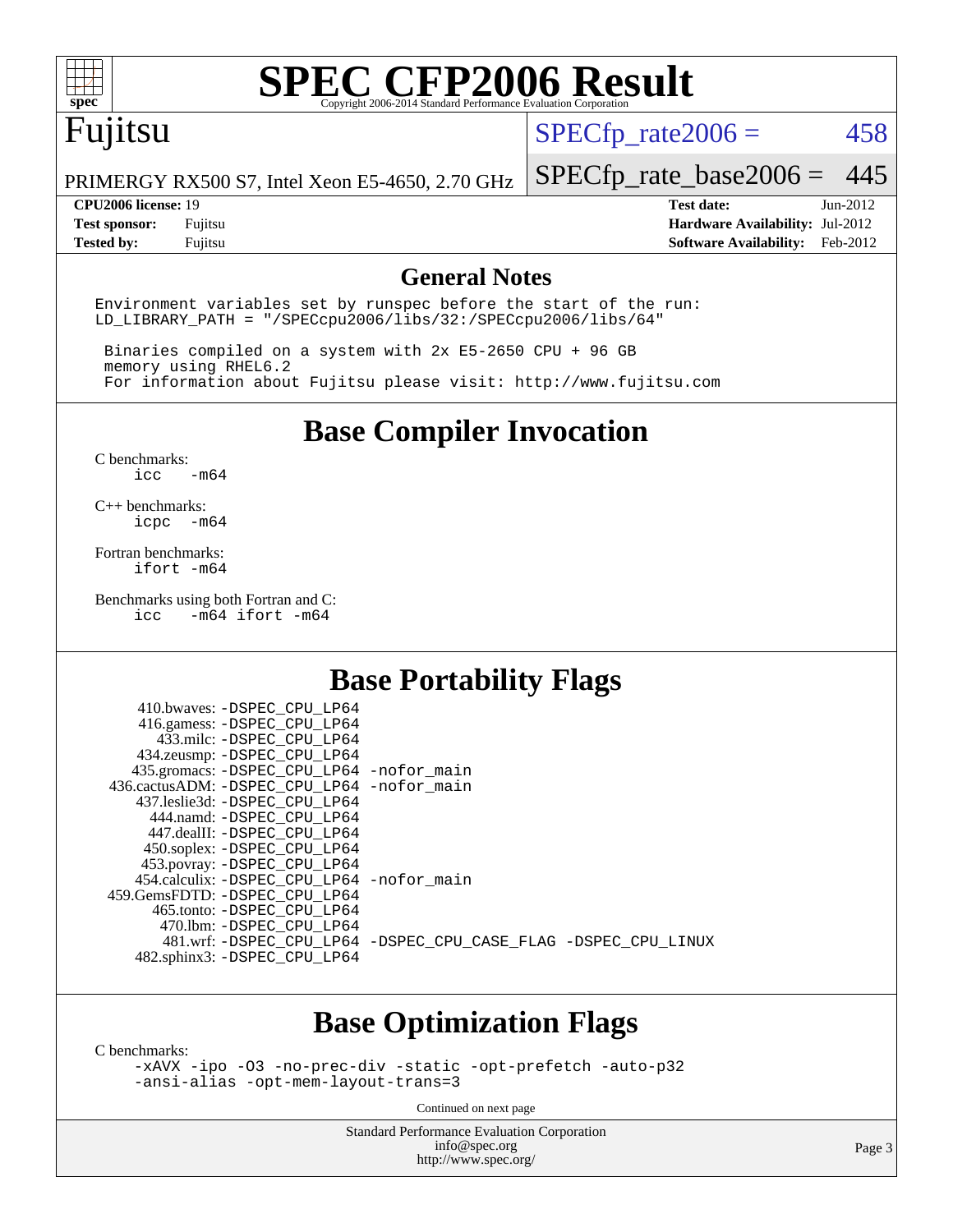# Fujitsu

 $SPECTp\_rate2006 = 458$ 

PRIMERGY RX500 S7, Intel Xeon E5-4650, 2.70 GHz

#### **[CPU2006 license:](http://www.spec.org/auto/cpu2006/Docs/result-fields.html#CPU2006license)** 19 **[Test date:](http://www.spec.org/auto/cpu2006/Docs/result-fields.html#Testdate)** Jun-2012

[SPECfp\\_rate\\_base2006 =](http://www.spec.org/auto/cpu2006/Docs/result-fields.html#SPECfpratebase2006) 445

**[Test sponsor:](http://www.spec.org/auto/cpu2006/Docs/result-fields.html#Testsponsor)** Fujitsu **[Hardware Availability:](http://www.spec.org/auto/cpu2006/Docs/result-fields.html#HardwareAvailability)** Jul-2012 **[Tested by:](http://www.spec.org/auto/cpu2006/Docs/result-fields.html#Testedby)** Fujitsu **[Software Availability:](http://www.spec.org/auto/cpu2006/Docs/result-fields.html#SoftwareAvailability)** Feb-2012

# **[Base Optimization Flags \(Continued\)](http://www.spec.org/auto/cpu2006/Docs/result-fields.html#BaseOptimizationFlags)**

[C++ benchmarks:](http://www.spec.org/auto/cpu2006/Docs/result-fields.html#CXXbenchmarks) [-xAVX](http://www.spec.org/cpu2006/results/res2012q3/cpu2006-20120730-23888.flags.html#user_CXXbase_f-xAVX) [-ipo](http://www.spec.org/cpu2006/results/res2012q3/cpu2006-20120730-23888.flags.html#user_CXXbase_f-ipo) [-O3](http://www.spec.org/cpu2006/results/res2012q3/cpu2006-20120730-23888.flags.html#user_CXXbase_f-O3) [-no-prec-div](http://www.spec.org/cpu2006/results/res2012q3/cpu2006-20120730-23888.flags.html#user_CXXbase_f-no-prec-div) [-static](http://www.spec.org/cpu2006/results/res2012q3/cpu2006-20120730-23888.flags.html#user_CXXbase_f-static) [-opt-prefetch](http://www.spec.org/cpu2006/results/res2012q3/cpu2006-20120730-23888.flags.html#user_CXXbase_f-opt-prefetch) [-auto-p32](http://www.spec.org/cpu2006/results/res2012q3/cpu2006-20120730-23888.flags.html#user_CXXbase_f-auto-p32) [-ansi-alias](http://www.spec.org/cpu2006/results/res2012q3/cpu2006-20120730-23888.flags.html#user_CXXbase_f-ansi-alias) [-opt-mem-layout-trans=3](http://www.spec.org/cpu2006/results/res2012q3/cpu2006-20120730-23888.flags.html#user_CXXbase_f-opt-mem-layout-trans_a7b82ad4bd7abf52556d4961a2ae94d5) [Fortran benchmarks](http://www.spec.org/auto/cpu2006/Docs/result-fields.html#Fortranbenchmarks):

[-xAVX](http://www.spec.org/cpu2006/results/res2012q3/cpu2006-20120730-23888.flags.html#user_FCbase_f-xAVX) [-ipo](http://www.spec.org/cpu2006/results/res2012q3/cpu2006-20120730-23888.flags.html#user_FCbase_f-ipo) [-O3](http://www.spec.org/cpu2006/results/res2012q3/cpu2006-20120730-23888.flags.html#user_FCbase_f-O3) [-no-prec-div](http://www.spec.org/cpu2006/results/res2012q3/cpu2006-20120730-23888.flags.html#user_FCbase_f-no-prec-div) [-static](http://www.spec.org/cpu2006/results/res2012q3/cpu2006-20120730-23888.flags.html#user_FCbase_f-static) [-opt-prefetch](http://www.spec.org/cpu2006/results/res2012q3/cpu2006-20120730-23888.flags.html#user_FCbase_f-opt-prefetch)

[Benchmarks using both Fortran and C](http://www.spec.org/auto/cpu2006/Docs/result-fields.html#BenchmarksusingbothFortranandC):

[-xAVX](http://www.spec.org/cpu2006/results/res2012q3/cpu2006-20120730-23888.flags.html#user_CC_FCbase_f-xAVX) [-ipo](http://www.spec.org/cpu2006/results/res2012q3/cpu2006-20120730-23888.flags.html#user_CC_FCbase_f-ipo) [-O3](http://www.spec.org/cpu2006/results/res2012q3/cpu2006-20120730-23888.flags.html#user_CC_FCbase_f-O3) [-no-prec-div](http://www.spec.org/cpu2006/results/res2012q3/cpu2006-20120730-23888.flags.html#user_CC_FCbase_f-no-prec-div) [-static](http://www.spec.org/cpu2006/results/res2012q3/cpu2006-20120730-23888.flags.html#user_CC_FCbase_f-static) [-opt-prefetch](http://www.spec.org/cpu2006/results/res2012q3/cpu2006-20120730-23888.flags.html#user_CC_FCbase_f-opt-prefetch) [-auto-p32](http://www.spec.org/cpu2006/results/res2012q3/cpu2006-20120730-23888.flags.html#user_CC_FCbase_f-auto-p32) [-ansi-alias](http://www.spec.org/cpu2006/results/res2012q3/cpu2006-20120730-23888.flags.html#user_CC_FCbase_f-ansi-alias) [-opt-mem-layout-trans=3](http://www.spec.org/cpu2006/results/res2012q3/cpu2006-20120730-23888.flags.html#user_CC_FCbase_f-opt-mem-layout-trans_a7b82ad4bd7abf52556d4961a2ae94d5)

## **[Peak Compiler Invocation](http://www.spec.org/auto/cpu2006/Docs/result-fields.html#PeakCompilerInvocation)**

[C benchmarks \(except as noted below\)](http://www.spec.org/auto/cpu2006/Docs/result-fields.html#Cbenchmarksexceptasnotedbelow): icc  $-m6\overline{4}$ 

482.sphinx3: [icc -m32](http://www.spec.org/cpu2006/results/res2012q3/cpu2006-20120730-23888.flags.html#user_peakCCLD482_sphinx3_intel_icc_a6a621f8d50482236b970c6ac5f55f93)

[C++ benchmarks \(except as noted below\):](http://www.spec.org/auto/cpu2006/Docs/result-fields.html#CXXbenchmarksexceptasnotedbelow) [icpc -m64](http://www.spec.org/cpu2006/results/res2012q3/cpu2006-20120730-23888.flags.html#user_CXXpeak_intel_icpc_64bit_bedb90c1146cab66620883ef4f41a67e)

450.soplex: [icpc -m32](http://www.spec.org/cpu2006/results/res2012q3/cpu2006-20120730-23888.flags.html#user_peakCXXLD450_soplex_intel_icpc_4e5a5ef1a53fd332b3c49e69c3330699)

[Fortran benchmarks](http://www.spec.org/auto/cpu2006/Docs/result-fields.html#Fortranbenchmarks): [ifort -m64](http://www.spec.org/cpu2006/results/res2012q3/cpu2006-20120730-23888.flags.html#user_FCpeak_intel_ifort_64bit_ee9d0fb25645d0210d97eb0527dcc06e)

[Benchmarks using both Fortran and C](http://www.spec.org/auto/cpu2006/Docs/result-fields.html#BenchmarksusingbothFortranandC): [icc -m64](http://www.spec.org/cpu2006/results/res2012q3/cpu2006-20120730-23888.flags.html#user_CC_FCpeak_intel_icc_64bit_0b7121f5ab7cfabee23d88897260401c) [ifort -m64](http://www.spec.org/cpu2006/results/res2012q3/cpu2006-20120730-23888.flags.html#user_CC_FCpeak_intel_ifort_64bit_ee9d0fb25645d0210d97eb0527dcc06e)

### **[Peak Portability Flags](http://www.spec.org/auto/cpu2006/Docs/result-fields.html#PeakPortabilityFlags)**

| 410.bwaves: -DSPEC CPU LP64                 |  |
|---------------------------------------------|--|
| 416.gamess: -DSPEC_CPU_LP64                 |  |
| 433.milc: -DSPEC CPU LP64                   |  |
| 434.zeusmp: -DSPEC_CPU_LP64                 |  |
| 435.gromacs: -DSPEC_CPU_LP64 -nofor_main    |  |
| 436.cactusADM: -DSPEC CPU LP64 -nofor main  |  |
| 437.leslie3d: -DSPEC CPU LP64               |  |
| 444.namd: -DSPEC CPU LP64                   |  |
| 447.dealII: -DSPEC CPU LP64                 |  |
| 453.povray: -DSPEC_CPU_LP64                 |  |
| 454.calculix: - DSPEC CPU LP64 - nofor main |  |
| 459. GemsFDTD: - DSPEC CPU LP64             |  |
| 465.tonto: -DSPEC_CPU LP64                  |  |
| 470.1bm: - DSPEC CPU LP64                   |  |
|                                             |  |

Continued on next page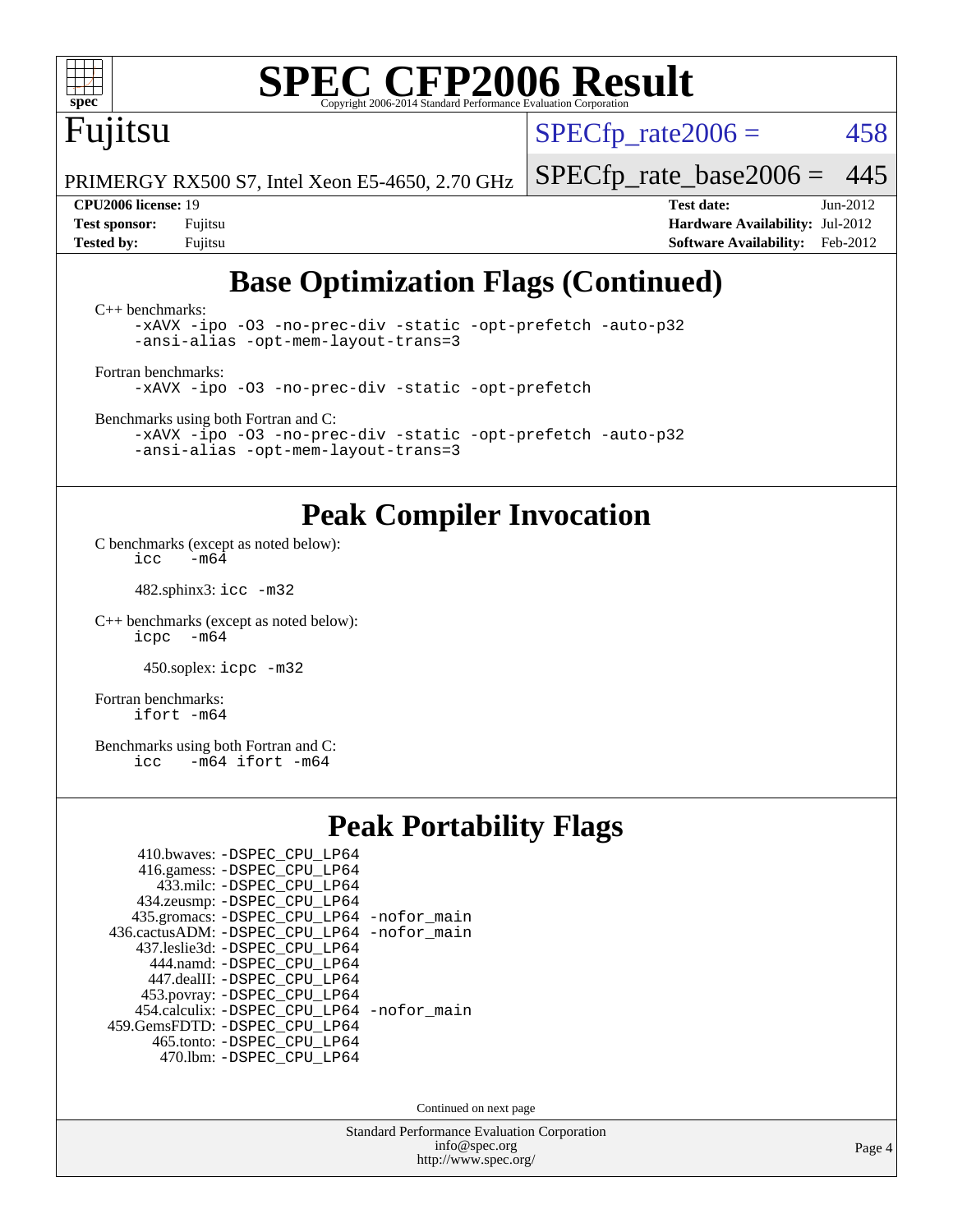

 $SPECTp\_rate2006 = 458$ 

PRIMERGY RX500 S7, Intel Xeon E5-4650, 2.70 GHz

[SPECfp\\_rate\\_base2006 =](http://www.spec.org/auto/cpu2006/Docs/result-fields.html#SPECfpratebase2006) 445

Fujitsu

**[CPU2006 license:](http://www.spec.org/auto/cpu2006/Docs/result-fields.html#CPU2006license)** 19 **[Test date:](http://www.spec.org/auto/cpu2006/Docs/result-fields.html#Testdate)** Jun-2012 **[Test sponsor:](http://www.spec.org/auto/cpu2006/Docs/result-fields.html#Testsponsor)** Fujitsu **[Hardware Availability:](http://www.spec.org/auto/cpu2006/Docs/result-fields.html#HardwareAvailability)** Jul-2012 **[Tested by:](http://www.spec.org/auto/cpu2006/Docs/result-fields.html#Testedby)** Fujitsu **Fugital Example 2012 [Software Availability:](http://www.spec.org/auto/cpu2006/Docs/result-fields.html#SoftwareAvailability)** Feb-2012

# **[Peak Portability Flags \(Continued\)](http://www.spec.org/auto/cpu2006/Docs/result-fields.html#PeakPortabilityFlags)**

481.wrf: [-DSPEC\\_CPU\\_LP64](http://www.spec.org/cpu2006/results/res2012q3/cpu2006-20120730-23888.flags.html#suite_peakPORTABILITY481_wrf_DSPEC_CPU_LP64) [-DSPEC\\_CPU\\_CASE\\_FLAG](http://www.spec.org/cpu2006/results/res2012q3/cpu2006-20120730-23888.flags.html#b481.wrf_peakCPORTABILITY_DSPEC_CPU_CASE_FLAG) [-DSPEC\\_CPU\\_LINUX](http://www.spec.org/cpu2006/results/res2012q3/cpu2006-20120730-23888.flags.html#b481.wrf_peakCPORTABILITY_DSPEC_CPU_LINUX)

# **[Peak Optimization Flags](http://www.spec.org/auto/cpu2006/Docs/result-fields.html#PeakOptimizationFlags)**

[C benchmarks](http://www.spec.org/auto/cpu2006/Docs/result-fields.html#Cbenchmarks):

 433.milc: [-xAVX](http://www.spec.org/cpu2006/results/res2012q3/cpu2006-20120730-23888.flags.html#user_peakPASS2_CFLAGSPASS2_LDFLAGS433_milc_f-xAVX)(pass 2) [-prof-gen](http://www.spec.org/cpu2006/results/res2012q3/cpu2006-20120730-23888.flags.html#user_peakPASS1_CFLAGSPASS1_LDFLAGS433_milc_prof_gen_e43856698f6ca7b7e442dfd80e94a8fc)(pass 1) [-ipo](http://www.spec.org/cpu2006/results/res2012q3/cpu2006-20120730-23888.flags.html#user_peakPASS2_CFLAGSPASS2_LDFLAGS433_milc_f-ipo)(pass 2) [-O3](http://www.spec.org/cpu2006/results/res2012q3/cpu2006-20120730-23888.flags.html#user_peakPASS2_CFLAGSPASS2_LDFLAGS433_milc_f-O3)(pass 2) [-no-prec-div](http://www.spec.org/cpu2006/results/res2012q3/cpu2006-20120730-23888.flags.html#user_peakPASS2_CFLAGSPASS2_LDFLAGS433_milc_f-no-prec-div)(pass 2) [-prof-use](http://www.spec.org/cpu2006/results/res2012q3/cpu2006-20120730-23888.flags.html#user_peakPASS2_CFLAGSPASS2_LDFLAGS433_milc_prof_use_bccf7792157ff70d64e32fe3e1250b55)(pass 2) [-static](http://www.spec.org/cpu2006/results/res2012q3/cpu2006-20120730-23888.flags.html#user_peakOPTIMIZE433_milc_f-static) [-auto-ilp32](http://www.spec.org/cpu2006/results/res2012q3/cpu2006-20120730-23888.flags.html#user_peakCOPTIMIZE433_milc_f-auto-ilp32) [-opt-mem-layout-trans=3](http://www.spec.org/cpu2006/results/res2012q3/cpu2006-20120730-23888.flags.html#user_peakCOPTIMIZE433_milc_f-opt-mem-layout-trans_a7b82ad4bd7abf52556d4961a2ae94d5)

 $470$ .lbm: basepeak = yes

482.sphinx3: [-xAVX](http://www.spec.org/cpu2006/results/res2012q3/cpu2006-20120730-23888.flags.html#user_peakOPTIMIZE482_sphinx3_f-xAVX) [-ipo](http://www.spec.org/cpu2006/results/res2012q3/cpu2006-20120730-23888.flags.html#user_peakOPTIMIZE482_sphinx3_f-ipo) [-O3](http://www.spec.org/cpu2006/results/res2012q3/cpu2006-20120730-23888.flags.html#user_peakOPTIMIZE482_sphinx3_f-O3) [-no-prec-div](http://www.spec.org/cpu2006/results/res2012q3/cpu2006-20120730-23888.flags.html#user_peakOPTIMIZE482_sphinx3_f-no-prec-div) [-unroll2](http://www.spec.org/cpu2006/results/res2012q3/cpu2006-20120730-23888.flags.html#user_peakCOPTIMIZE482_sphinx3_f-unroll_784dae83bebfb236979b41d2422d7ec2)

[C++ benchmarks:](http://www.spec.org/auto/cpu2006/Docs/result-fields.html#CXXbenchmarks)

444.namd:  $-x$ AVX(pass 2)  $-p$ rof-gen(pass 1)  $-p$ po(pass 2)  $-03$ (pass 2) [-no-prec-div](http://www.spec.org/cpu2006/results/res2012q3/cpu2006-20120730-23888.flags.html#user_peakPASS2_CXXFLAGSPASS2_LDFLAGS444_namd_f-no-prec-div)(pass 2) [-prof-use](http://www.spec.org/cpu2006/results/res2012q3/cpu2006-20120730-23888.flags.html#user_peakPASS2_CXXFLAGSPASS2_LDFLAGS444_namd_prof_use_bccf7792157ff70d64e32fe3e1250b55)(pass 2) [-fno-alias](http://www.spec.org/cpu2006/results/res2012q3/cpu2006-20120730-23888.flags.html#user_peakCXXOPTIMIZE444_namd_f-no-alias_694e77f6c5a51e658e82ccff53a9e63a) [-auto-ilp32](http://www.spec.org/cpu2006/results/res2012q3/cpu2006-20120730-23888.flags.html#user_peakCXXOPTIMIZE444_namd_f-auto-ilp32)

447.dealII: basepeak = yes

 450.soplex: [-xAVX](http://www.spec.org/cpu2006/results/res2012q3/cpu2006-20120730-23888.flags.html#user_peakPASS2_CXXFLAGSPASS2_LDFLAGS450_soplex_f-xAVX)(pass 2) [-prof-gen](http://www.spec.org/cpu2006/results/res2012q3/cpu2006-20120730-23888.flags.html#user_peakPASS1_CXXFLAGSPASS1_LDFLAGS450_soplex_prof_gen_e43856698f6ca7b7e442dfd80e94a8fc)(pass 1) [-ipo](http://www.spec.org/cpu2006/results/res2012q3/cpu2006-20120730-23888.flags.html#user_peakPASS2_CXXFLAGSPASS2_LDFLAGS450_soplex_f-ipo)(pass 2) [-O3](http://www.spec.org/cpu2006/results/res2012q3/cpu2006-20120730-23888.flags.html#user_peakPASS2_CXXFLAGSPASS2_LDFLAGS450_soplex_f-O3)(pass 2) [-no-prec-div](http://www.spec.org/cpu2006/results/res2012q3/cpu2006-20120730-23888.flags.html#user_peakPASS2_CXXFLAGSPASS2_LDFLAGS450_soplex_f-no-prec-div)(pass 2) [-prof-use](http://www.spec.org/cpu2006/results/res2012q3/cpu2006-20120730-23888.flags.html#user_peakPASS2_CXXFLAGSPASS2_LDFLAGS450_soplex_prof_use_bccf7792157ff70d64e32fe3e1250b55)(pass 2) [-opt-malloc-options=3](http://www.spec.org/cpu2006/results/res2012q3/cpu2006-20120730-23888.flags.html#user_peakOPTIMIZE450_soplex_f-opt-malloc-options_13ab9b803cf986b4ee62f0a5998c2238)

 453.povray: [-xAVX](http://www.spec.org/cpu2006/results/res2012q3/cpu2006-20120730-23888.flags.html#user_peakPASS2_CXXFLAGSPASS2_LDFLAGS453_povray_f-xAVX)(pass 2) [-prof-gen](http://www.spec.org/cpu2006/results/res2012q3/cpu2006-20120730-23888.flags.html#user_peakPASS1_CXXFLAGSPASS1_LDFLAGS453_povray_prof_gen_e43856698f6ca7b7e442dfd80e94a8fc)(pass 1) [-ipo](http://www.spec.org/cpu2006/results/res2012q3/cpu2006-20120730-23888.flags.html#user_peakPASS2_CXXFLAGSPASS2_LDFLAGS453_povray_f-ipo)(pass 2) [-O3](http://www.spec.org/cpu2006/results/res2012q3/cpu2006-20120730-23888.flags.html#user_peakPASS2_CXXFLAGSPASS2_LDFLAGS453_povray_f-O3)(pass 2) [-no-prec-div](http://www.spec.org/cpu2006/results/res2012q3/cpu2006-20120730-23888.flags.html#user_peakPASS2_CXXFLAGSPASS2_LDFLAGS453_povray_f-no-prec-div)(pass 2) [-prof-use](http://www.spec.org/cpu2006/results/res2012q3/cpu2006-20120730-23888.flags.html#user_peakPASS2_CXXFLAGSPASS2_LDFLAGS453_povray_prof_use_bccf7792157ff70d64e32fe3e1250b55)(pass 2) [-unroll4](http://www.spec.org/cpu2006/results/res2012q3/cpu2006-20120730-23888.flags.html#user_peakCXXOPTIMIZE453_povray_f-unroll_4e5e4ed65b7fd20bdcd365bec371b81f) [-ansi-alias](http://www.spec.org/cpu2006/results/res2012q3/cpu2006-20120730-23888.flags.html#user_peakCXXOPTIMIZE453_povray_f-ansi-alias)

[Fortran benchmarks](http://www.spec.org/auto/cpu2006/Docs/result-fields.html#Fortranbenchmarks):

410.bwaves:  $-xAUX(pass 2)$  -prof-qen(pass 1) [-ipo](http://www.spec.org/cpu2006/results/res2012q3/cpu2006-20120730-23888.flags.html#user_peakPASS2_FFLAGSPASS2_LDFLAGS410_bwaves_f-ipo)(pass 2) [-O3](http://www.spec.org/cpu2006/results/res2012q3/cpu2006-20120730-23888.flags.html#user_peakPASS2_FFLAGSPASS2_LDFLAGS410_bwaves_f-O3)(pass 2) [-no-prec-div](http://www.spec.org/cpu2006/results/res2012q3/cpu2006-20120730-23888.flags.html#user_peakPASS2_FFLAGSPASS2_LDFLAGS410_bwaves_f-no-prec-div)(pass 2) [-prof-use](http://www.spec.org/cpu2006/results/res2012q3/cpu2006-20120730-23888.flags.html#user_peakPASS2_FFLAGSPASS2_LDFLAGS410_bwaves_prof_use_bccf7792157ff70d64e32fe3e1250b55)(pass 2) [-static](http://www.spec.org/cpu2006/results/res2012q3/cpu2006-20120730-23888.flags.html#user_peakOPTIMIZE410_bwaves_f-static)

 416.gamess: [-xAVX](http://www.spec.org/cpu2006/results/res2012q3/cpu2006-20120730-23888.flags.html#user_peakPASS2_FFLAGSPASS2_LDFLAGS416_gamess_f-xAVX)(pass 2) [-prof-gen](http://www.spec.org/cpu2006/results/res2012q3/cpu2006-20120730-23888.flags.html#user_peakPASS1_FFLAGSPASS1_LDFLAGS416_gamess_prof_gen_e43856698f6ca7b7e442dfd80e94a8fc)(pass 1) [-ipo](http://www.spec.org/cpu2006/results/res2012q3/cpu2006-20120730-23888.flags.html#user_peakPASS2_FFLAGSPASS2_LDFLAGS416_gamess_f-ipo)(pass 2) [-O3](http://www.spec.org/cpu2006/results/res2012q3/cpu2006-20120730-23888.flags.html#user_peakPASS2_FFLAGSPASS2_LDFLAGS416_gamess_f-O3)(pass 2) [-no-prec-div](http://www.spec.org/cpu2006/results/res2012q3/cpu2006-20120730-23888.flags.html#user_peakPASS2_FFLAGSPASS2_LDFLAGS416_gamess_f-no-prec-div)(pass 2) [-prof-use](http://www.spec.org/cpu2006/results/res2012q3/cpu2006-20120730-23888.flags.html#user_peakPASS2_FFLAGSPASS2_LDFLAGS416_gamess_prof_use_bccf7792157ff70d64e32fe3e1250b55)(pass 2) [-unroll2](http://www.spec.org/cpu2006/results/res2012q3/cpu2006-20120730-23888.flags.html#user_peakOPTIMIZE416_gamess_f-unroll_784dae83bebfb236979b41d2422d7ec2) [-inline-level=0](http://www.spec.org/cpu2006/results/res2012q3/cpu2006-20120730-23888.flags.html#user_peakOPTIMIZE416_gamess_f-inline-level_318d07a09274ad25e8d15dbfaa68ba50) [-scalar-rep-](http://www.spec.org/cpu2006/results/res2012q3/cpu2006-20120730-23888.flags.html#user_peakOPTIMIZE416_gamess_f-disablescalarrep_abbcad04450fb118e4809c81d83c8a1d) [-static](http://www.spec.org/cpu2006/results/res2012q3/cpu2006-20120730-23888.flags.html#user_peakOPTIMIZE416_gamess_f-static)

434.zeusmp: basepeak = yes

437.leslie3d: [-xAVX](http://www.spec.org/cpu2006/results/res2012q3/cpu2006-20120730-23888.flags.html#user_peakOPTIMIZE437_leslie3d_f-xAVX) [-ipo](http://www.spec.org/cpu2006/results/res2012q3/cpu2006-20120730-23888.flags.html#user_peakOPTIMIZE437_leslie3d_f-ipo) [-O3](http://www.spec.org/cpu2006/results/res2012q3/cpu2006-20120730-23888.flags.html#user_peakOPTIMIZE437_leslie3d_f-O3) [-no-prec-div](http://www.spec.org/cpu2006/results/res2012q3/cpu2006-20120730-23888.flags.html#user_peakOPTIMIZE437_leslie3d_f-no-prec-div) [-static](http://www.spec.org/cpu2006/results/res2012q3/cpu2006-20120730-23888.flags.html#user_peakOPTIMIZE437_leslie3d_f-static) [-opt-prefetch](http://www.spec.org/cpu2006/results/res2012q3/cpu2006-20120730-23888.flags.html#user_peakOPTIMIZE437_leslie3d_f-opt-prefetch)

459.GemsFDTD: basepeak = yes

 465.tonto: [-xAVX](http://www.spec.org/cpu2006/results/res2012q3/cpu2006-20120730-23888.flags.html#user_peakPASS2_FFLAGSPASS2_LDFLAGS465_tonto_f-xAVX)(pass 2) [-prof-gen](http://www.spec.org/cpu2006/results/res2012q3/cpu2006-20120730-23888.flags.html#user_peakPASS1_FFLAGSPASS1_LDFLAGS465_tonto_prof_gen_e43856698f6ca7b7e442dfd80e94a8fc)(pass 1) [-ipo](http://www.spec.org/cpu2006/results/res2012q3/cpu2006-20120730-23888.flags.html#user_peakPASS2_FFLAGSPASS2_LDFLAGS465_tonto_f-ipo)(pass 2) [-O3](http://www.spec.org/cpu2006/results/res2012q3/cpu2006-20120730-23888.flags.html#user_peakPASS2_FFLAGSPASS2_LDFLAGS465_tonto_f-O3)(pass 2) [-no-prec-div](http://www.spec.org/cpu2006/results/res2012q3/cpu2006-20120730-23888.flags.html#user_peakPASS2_FFLAGSPASS2_LDFLAGS465_tonto_f-no-prec-div)(pass 2) [-prof-use](http://www.spec.org/cpu2006/results/res2012q3/cpu2006-20120730-23888.flags.html#user_peakPASS2_FFLAGSPASS2_LDFLAGS465_tonto_prof_use_bccf7792157ff70d64e32fe3e1250b55)(pass 2) [-unroll4](http://www.spec.org/cpu2006/results/res2012q3/cpu2006-20120730-23888.flags.html#user_peakOPTIMIZE465_tonto_f-unroll_4e5e4ed65b7fd20bdcd365bec371b81f) [-auto](http://www.spec.org/cpu2006/results/res2012q3/cpu2006-20120730-23888.flags.html#user_peakOPTIMIZE465_tonto_f-auto) [-inline-calloc](http://www.spec.org/cpu2006/results/res2012q3/cpu2006-20120730-23888.flags.html#user_peakOPTIMIZE465_tonto_f-inline-calloc) [-opt-malloc-options=3](http://www.spec.org/cpu2006/results/res2012q3/cpu2006-20120730-23888.flags.html#user_peakOPTIMIZE465_tonto_f-opt-malloc-options_13ab9b803cf986b4ee62f0a5998c2238)

Continued on next page